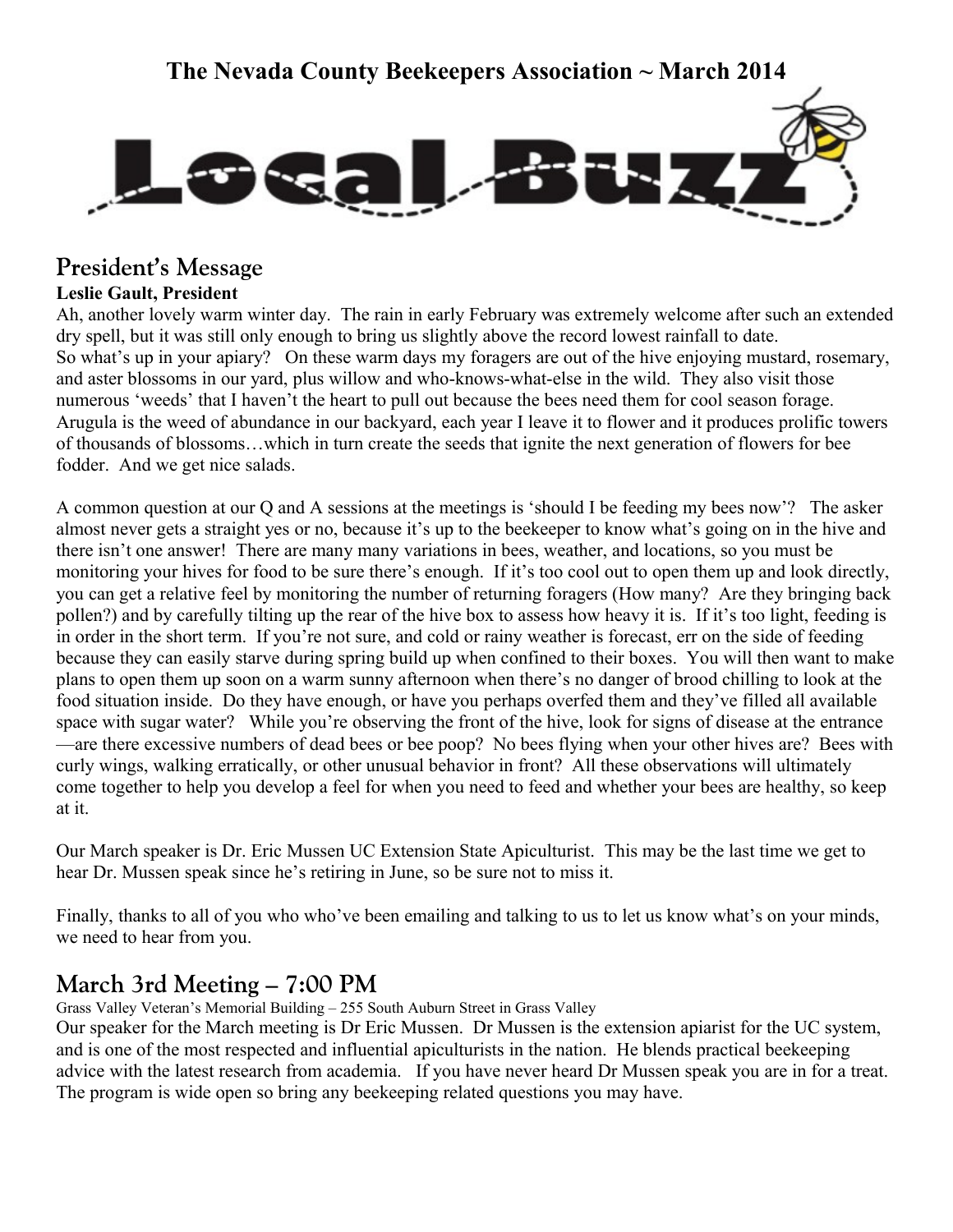# **No-host Dinner at Marias in Grass Valley**

Any members are welcome to a no-host dinner at Marias in Grass Valley at 5:30 PM before the meeting. If you are interested in joining us, please RSVP at least 24 hours in advance to Brion Dunbar at brion@bourbonhillbees.com or (530) 559-1422.

# **Raffle Prizes**

## **Karla Hanson, Coordinator**

Thank you all for bringing some great items for our raffles, keep it coming. Raffle prizes are necessary for the financial survival of the club and it's just plain fun! Plants, cuttings, eggs, jewelry, soaps, bee items, jams, beautiful metal garden art, the list goes on and on... Thanks to everyone!

## **August Potluck**

## **Karla Hanson, Coordinator**

August is the Potluck BBQ for the fair. Which EVERYONE is welcome to come to. The more the merrier… Come help clean up the bee booth at 5:00PM and then dinner starts at 6:00PM. Enjoy an evening with fellow beekeepers. It's always an evening of leaning something new, having fun, lots of laughter and plenty of good food. The club furnishes the gourmet hot dogs, hamburgers or vegetarian meat substitute when asked. With all the fixings too! All you need to do is let Karla Hanson at (queeneez@att.net) know if you are coming and what kind of meat you prefer. The reminder notice will come out in the June newsletter again. The date is still to be determined.

# **Bonus Recipe**

**From Dawn Wait –** Yogurt Honey Dressing that's Great with Fish

1 cup yogurt 3 Tbsp fresh chopped dill 3 Tbsp Honey 2 tsp fresh squeezed lemon juice 1 tsp salt 1 tsp lemon zest 1/2 tsp Dijon mustard Mix together well and refrigerate an hour before serving. Will keep a couple of days in refrigerator. Really good on fish.





**BRION DUNBAR**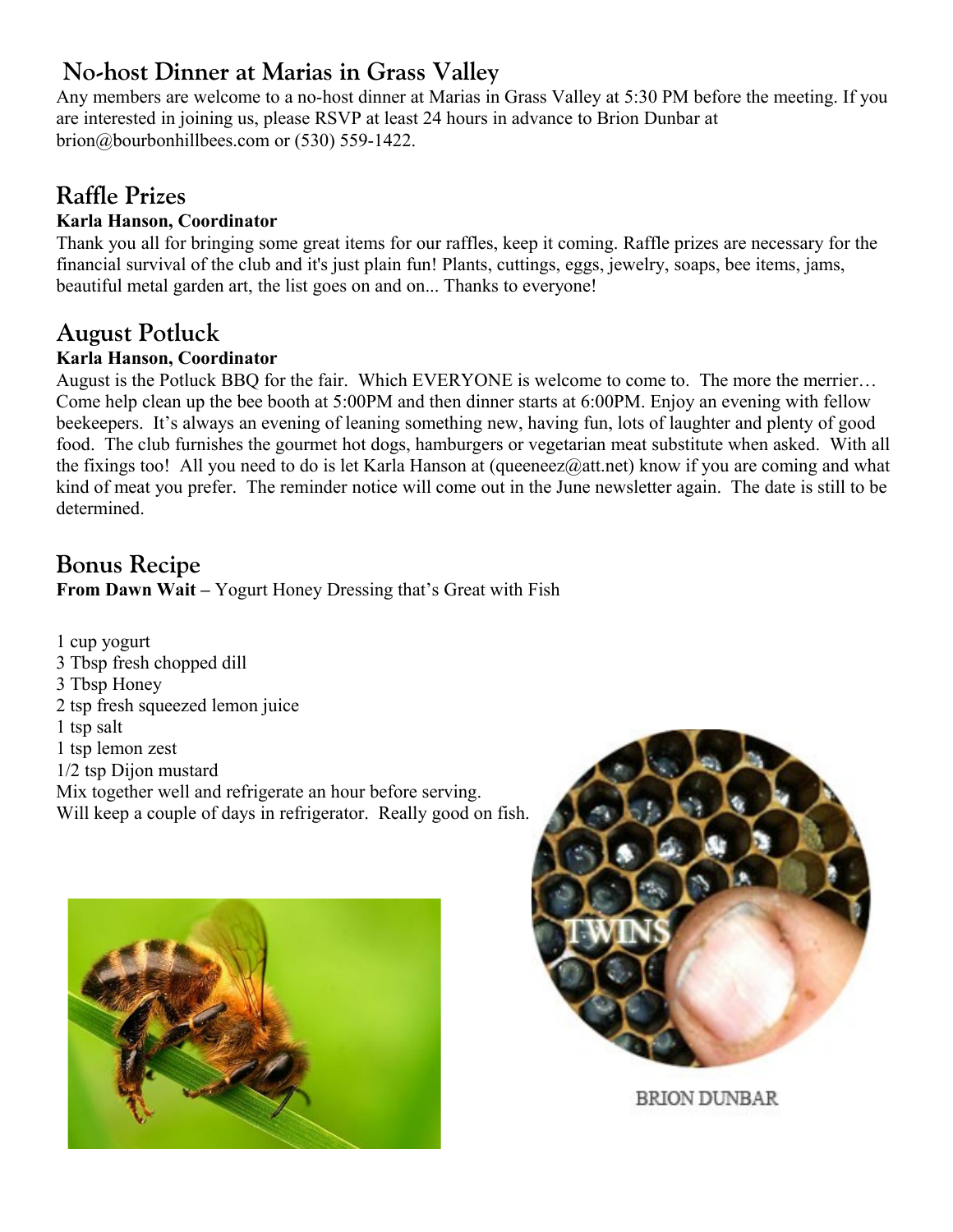## **Country Rubes Combo Screened Bottom Boards**

Special NCBA Club Price! Call Janet for details. 530 913-2724 or [rubes@countryrubes.com](mailto:rubes@countryrubes.com)

## **Honey Extraction House**

A to Z Supply has a honey extraction house available for rent. Equipment is provided and the room is heated and there's lots of hot water for clean up. For more information: 530.273.6608



Call Brion at 530/470-8691 -----------------------------------------------------------------------------

Advertising space (3" by 2") is available here and need not be bee-related. Advertising rates are \$7 per year for NCBA members and \$16 per year for non-members.

## **Minutes from Last Meeting Jack Meeks, Secretary**

President Leslie Gault opened with Q&A comments.

Check hives monthly by weight, lifting one end. Prevent starvation by moving honey frames between hives, or feed granulated sugar. Bees won't use sugar syrup below 50F. Strong hives can be split, but not until drones are plentiful in spring, April or May.

Finance: Janet Brisson: JanStart \$4267.84; Inc\$1092.70; Exp\$646.23; EndBal\$4714.31. PROGRAM:

Prof.George Bleekman demonstrated his solar wax melter, which extracts clear wax in one operation from old dark brood frames, cappings, junk scrapings, propolis etc. After letting bees remove any honey residue, the scraps are loosely loaded into nylon pantyhose legs and placed on a slanted drip pan inside a wooden box with a clear acrilic hinged cover. Placed under direct sun, the tubes melt the pure wax out at high temperature. Collected at the bottom, pure wax can be poured into molds. Prof Bleekman says no bleaching or water treatment is needed and it's ready to use. He recommends a hands-on manual, "Beekeeper's Handbook" by Diana Scammataro and Alphonse Avitabile, Cornell University Press, 1998, ISBN 13:978.0.8014-8503-9

## A to Z Supply $\Box$

13396 Ridge Road Grass Valley, CA 95945 530-273-6608/274-3871



## NOW CARRYING A $\square$ FULL LINE OF  $\Box$ **BEE KEEPING SUPPLIES STOP BY AND CHECK IT OUT.**

HOURS: M-F: 730 AM-530 PM SAT: 8 AM-5 PM **SUN: 9 AM-4 PM** Www.atozsupply.com sales@atozsupply.com



## **Sacramento Beekeeping Supplies**

- Complete line of all beekeeping supplies
- American dealer for Sheriff suits
- Gifts—bee themed children's wear, tableware, garden décor
- Books—children's beekeeping, homemade cosmetics, candles
- Beeswax candles, molds, waxes, dyes, scents, and wicks
- Honeycomb sheets for rolling candles—35 colors

2110 X Street, Sacramento, CA 95818 (916) 451-2337 fax (916) 451-7008 Web page at [www.sacramentobeekeeping.com/](http://www.sacramentobeekeeping.com/) email: inf[o@sacramentobeekeeping.com](mailto:%20info@sacramentobeekeeping.com) Open Tuesday through Saturday 10:00 – 5:30 Mail Orders Receive Quick Service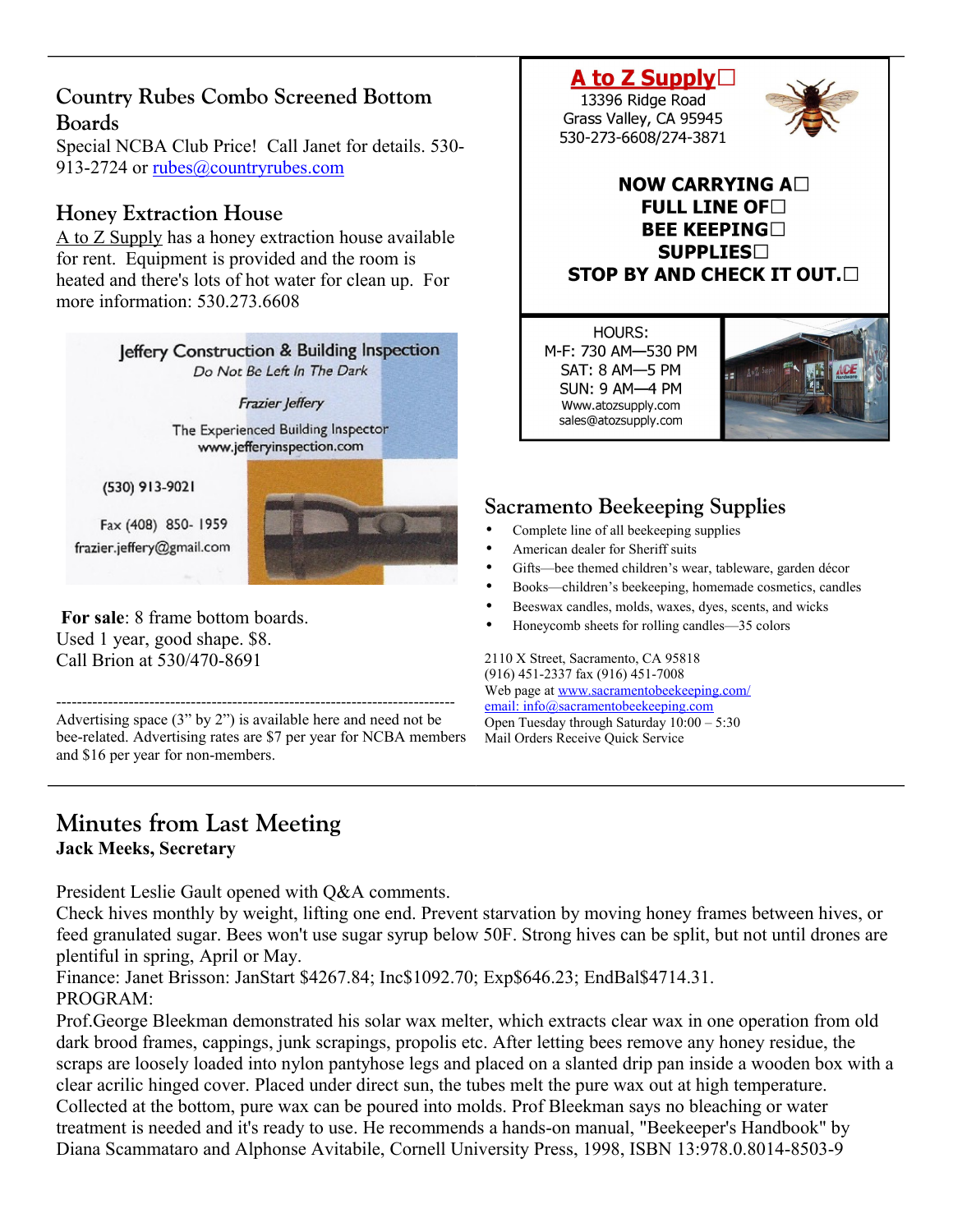# **Top Bar Hive Group**

## **Karla Hanson, Contributor**

I think there is a need to start a group of people that are doing Top Bar Hives. I will gladly head up the group to get it going. Steve Hill, a new member and others have requested that we also send information about acquiring totally untreated bees. Which is BeeKind in Sebastopol, they have untreated packages. You have to pick them up because they don't ship bees. So you also would like to order some let me know and I will get you in contact with Steve Hill.

I do not have a Top Bar Hive, but as soon as the group gets going, I will transfer that responsibility to anyone who wants to take it over. I think we just need someone to spear head it. So contact Karla Hanson at [\(queeneez@att.net\)](mailto:queeneez@att.net) and let me know if you would like to be included in this group of Top Bar Hive enthusiast.

## **Goodies Sign-up**

## **Karla Hanson, Coordinator**

Please let me know if you can bring a treat for any of the coming meetings. We only need a couple of folks each month, so pick a month and let me know. Contact Karla Hanson, [queenbeez@att.net](mailto:queenbeez@att.net)

March: Debbie Cavallaro & Jessica Hankins April: Debbie Cavallaro & Ellie Lightfoot May, June, July ?

# **This Month's Recipe**

## **From Karla Hanson – Honey Dijon Salad Dressing Recipe**

This popular honey Dijon salad dressing recipe is great for all types of salads, but especially good with the more bitter greens, as the sweetness in the dressing works well with those more pronounced flavors. This honey Dijon salad dressing recipe is also a great basting sauce for grilled meats. Makes about 2 cups Honey Dijon Dressing Recipe

Prep Time: 10 minutes Total Time: 10 minutes

Ingredients:

- $\bullet$  1/4 cup Dijon mustard
- $\bullet$  1/2 cup honey
- $\bullet$  1/2 cup cider vinegar
- $\bullet$  2/3 cup olive oil
- salt and fresh ground black pepper to taste
- one teaspoon onion granules or powder

### Preparation:

Combine all ingredients in a large mixing bowl and whisk vigorously until emulsified. May be served immediately. May be stored for several weeks in the refrigerator. Stir well before serving. (I mix my in the Vita Mix and then it is really emulsified and doesn't need to be shook).

Submit your favorite HONEY recipe to the newsletter at  $\frac{garyg}{\omega}$ newpress.com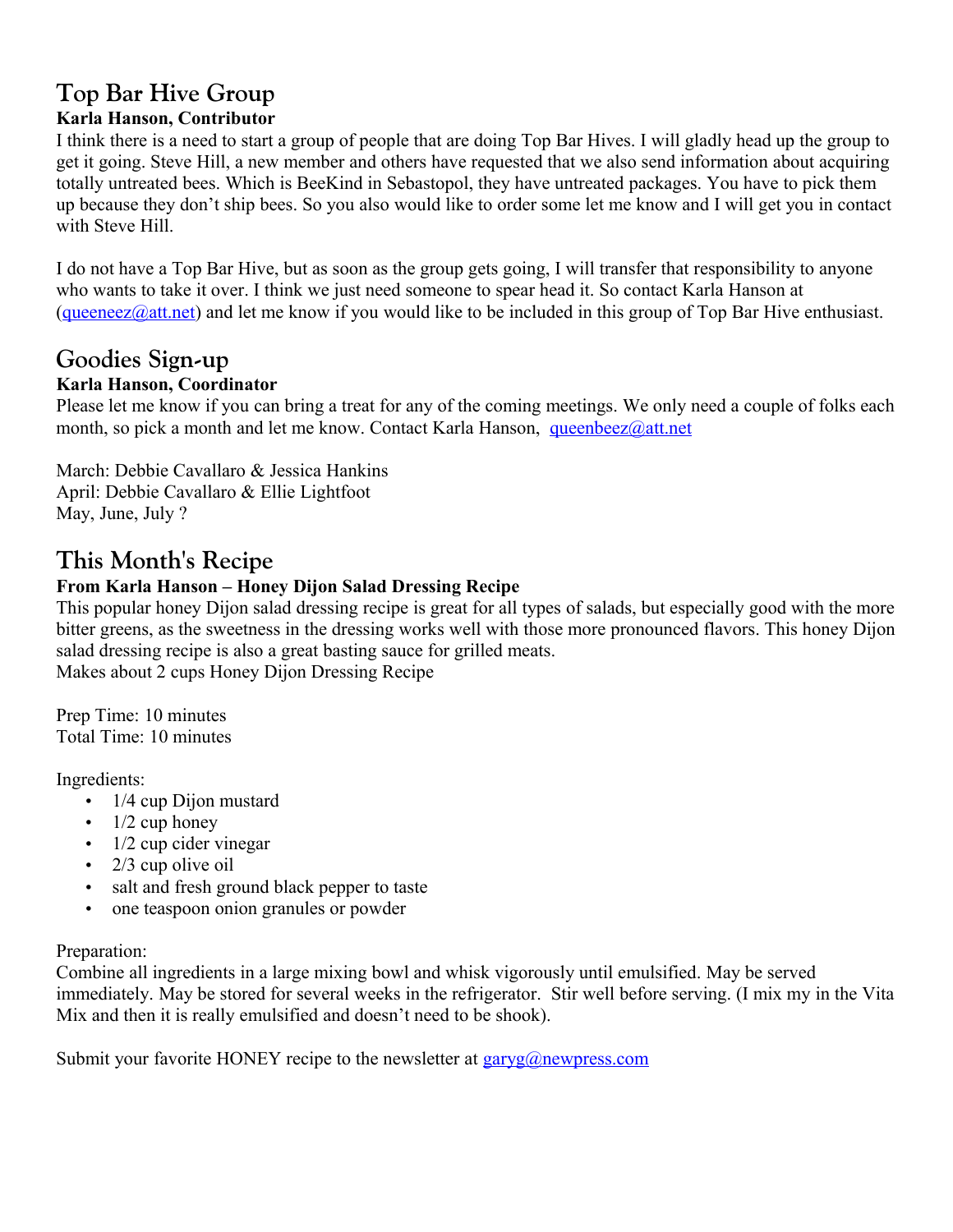## **From the Librarian Tynowyn Slattery**

A new book: Honey Bee Biology and Beekeeping by Dewey M. Caron and Lawrence John Connor 368 pages, copyright 1999, Revision 2013 Wicwas Press, LLC

We have this excellent book in the library but there are many changes and additions that reflect it's upgrade for use as a textbook for university and master bee course students. This reissue is now a hard cover with 20 full chapters going from a general introduction straight into classification, specialization, anatomy, communication, queen specifics, forage and bee botany in the first 10 chapters.

Chapters 11 through15 guide the student through the actual set up of the hive and working of the bees until harvest, with chapters 16-20 cover bee & honey products, queen mating & rearing, pollination, and finally addressing diseases & pests with a chapter devoted solely to mites. Whew!

There are hundreds of color photos and illustrations, a 6 page glossary and (Oh, frabjous day!) a 4 page index, although with very small print, for which I would happily whip out my reading glasses.

Some of the chapters begin with poetry and all end with a, "discussion questions and exercises," section that is a non-stop impetus for Apis investigation... and there are some very funny moments.

What's not to like with this book?

Well...it is text book weight; if you read in bed, as I do, it may slip out of your hands and whack you on your nose, but, it's well and away, worth the chance.

This is a book to check out a second time or even a third. (Thanks to Janet for getting it for us)

It would be extremely helpful to have a person, interested in books and who can make it to most of the meetings, help in the library. If you think you would like the opportunity, please talk to Tynowyn Slattery during the break.

Remember...If you can't make meetings to return books, you can always mail them to:

Tynowyn Slattery 20493 Rome Road Nevada City, CA 95959 swoolman@saber.net 530-265-6318

The Nevada County Beekeepers Association library is located in the foyer of the building. Our Librarian, Tynowyn Slattery (left), is usually available before and after meetings to help club members find both children and adult books, DVD s and videos on beekeeping. Stop by and browse the library!